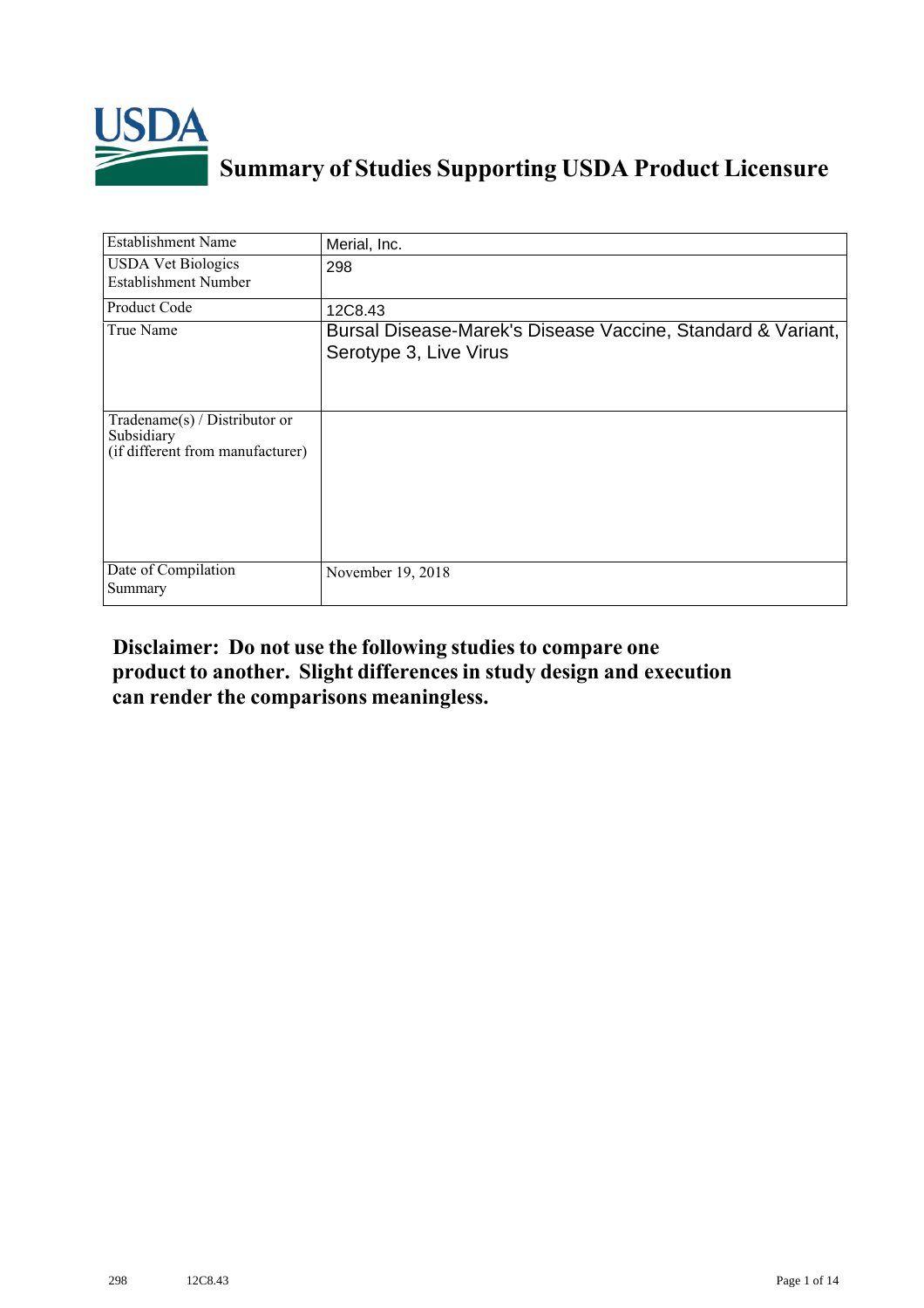| <b>Study Type</b>              | Efficacy                                                                                                                                                                                                                                                                                                                    |
|--------------------------------|-----------------------------------------------------------------------------------------------------------------------------------------------------------------------------------------------------------------------------------------------------------------------------------------------------------------------------|
| <b>Pertaining to</b>           | Infectious bursal disease virus, standard                                                                                                                                                                                                                                                                                   |
| <b>Study Purpose</b>           | Demonstrate efficacy against infectious bursal disease virus,                                                                                                                                                                                                                                                               |
|                                | standard                                                                                                                                                                                                                                                                                                                    |
| <b>Product Administration</b>  | In ovo                                                                                                                                                                                                                                                                                                                      |
| <b>Study Animals</b>           | Chicken eggs at 18 days of embryonation                                                                                                                                                                                                                                                                                     |
| <b>Challenge Description</b>   |                                                                                                                                                                                                                                                                                                                             |
| <b>Interval observed after</b> |                                                                                                                                                                                                                                                                                                                             |
| challenge                      |                                                                                                                                                                                                                                                                                                                             |
| <b>Results</b>                 | Study data were evaluated by USDA-APHIS prior to product<br>licensure and met regulatory standards for acceptance at the time of<br>submission. No data are published because this study was submitted<br>to USDA-APHIS prior to January 1, 2007, and APHIS only requires<br>publication of data submitted after that date. |
| <b>USDA Approval Date</b>      | May 23, 1994                                                                                                                                                                                                                                                                                                                |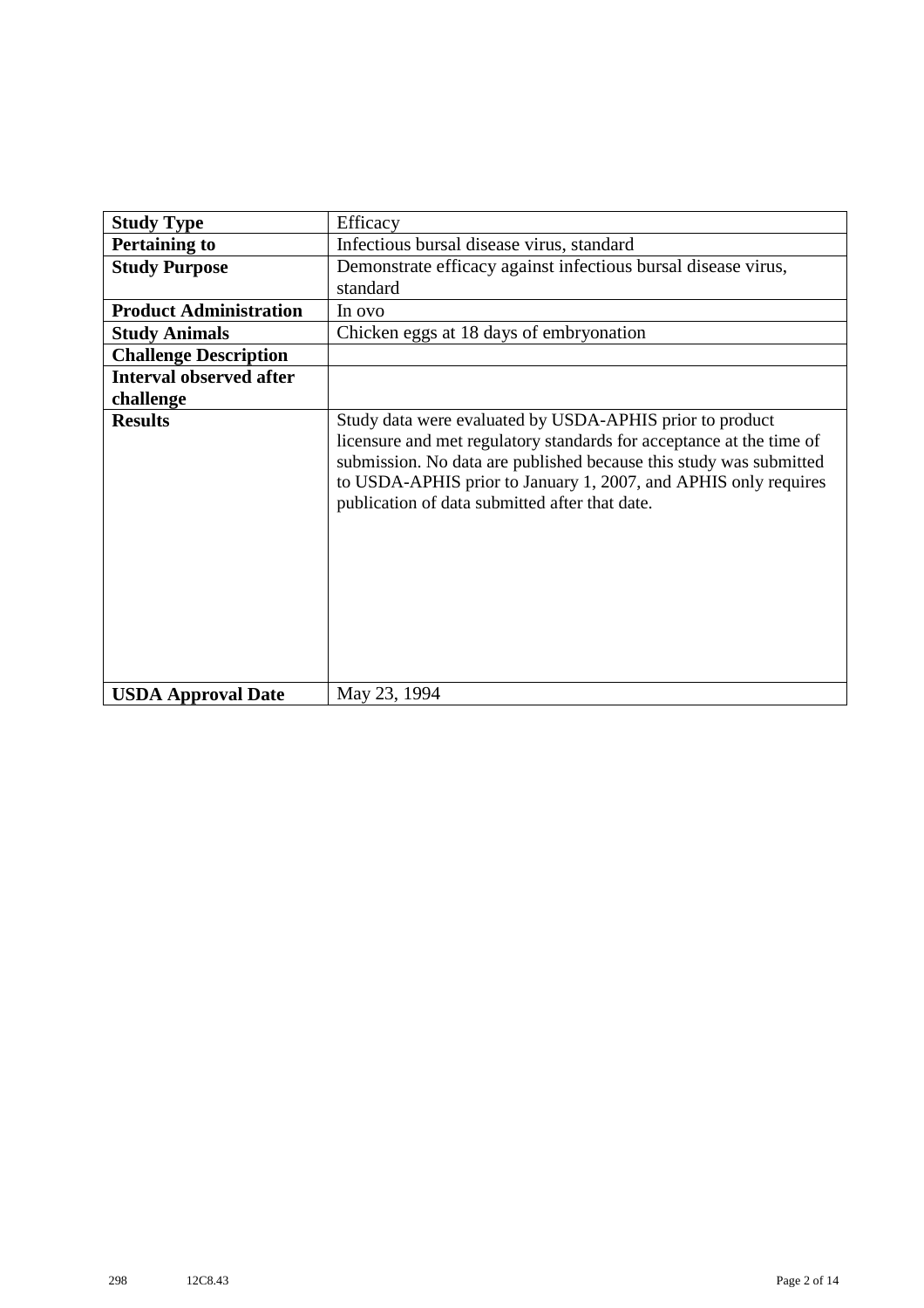| <b>Study Type</b>              | Efficacy                                                                                                                                                                                                                                                                                                                    |
|--------------------------------|-----------------------------------------------------------------------------------------------------------------------------------------------------------------------------------------------------------------------------------------------------------------------------------------------------------------------------|
|                                |                                                                                                                                                                                                                                                                                                                             |
| <b>Pertaining to</b>           | Infectious bursal disease virus, variant                                                                                                                                                                                                                                                                                    |
| <b>Study Purpose</b>           | Demonstrate efficacy against infectious bursal disease virus,                                                                                                                                                                                                                                                               |
|                                | variant                                                                                                                                                                                                                                                                                                                     |
| <b>Product Administration</b>  | In ovo                                                                                                                                                                                                                                                                                                                      |
| <b>Study Animals</b>           | Chicken eggs at 18 days of embryonation                                                                                                                                                                                                                                                                                     |
| <b>Challenge Description</b>   | Variant 1084-E CP <sub>2</sub>                                                                                                                                                                                                                                                                                              |
| <b>Interval observed after</b> |                                                                                                                                                                                                                                                                                                                             |
| challenge                      |                                                                                                                                                                                                                                                                                                                             |
| <b>Results</b>                 | Study data were evaluated by USDA-APHIS prior to product<br>licensure and met regulatory standards for acceptance at the time of<br>submission. No data are published because this study was submitted<br>to USDA-APHIS prior to January 1, 2007, and APHIS only requires<br>publication of data submitted after that date. |
| <b>USDA Approval Date</b>      | May 23, 1994                                                                                                                                                                                                                                                                                                                |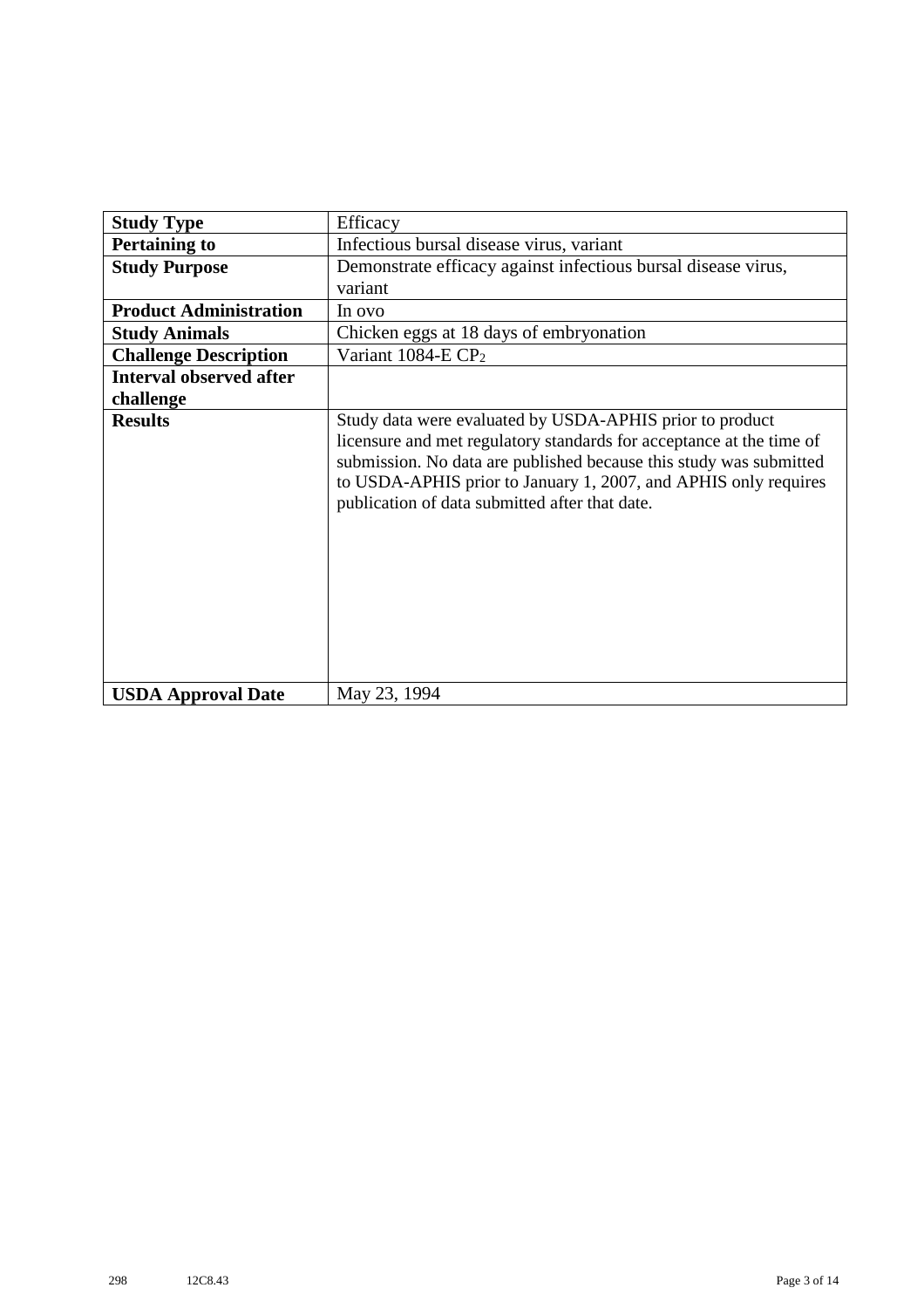| <b>Study Type</b>              | Efficacy                                                                                                                                                                                                                                                                                                                    |
|--------------------------------|-----------------------------------------------------------------------------------------------------------------------------------------------------------------------------------------------------------------------------------------------------------------------------------------------------------------------------|
| <b>Pertaining to</b>           | Infectious bursal disease virus, standard                                                                                                                                                                                                                                                                                   |
| <b>Study Purpose</b>           | Demonstrate efficacy against standard infectious bursal disease                                                                                                                                                                                                                                                             |
|                                | virus                                                                                                                                                                                                                                                                                                                       |
| <b>Product Administration</b>  | Subcutaneously                                                                                                                                                                                                                                                                                                              |
| <b>Study Animals</b>           | Chickens                                                                                                                                                                                                                                                                                                                    |
| <b>Challenge Description</b>   |                                                                                                                                                                                                                                                                                                                             |
| <b>Interval observed after</b> |                                                                                                                                                                                                                                                                                                                             |
| challenge                      |                                                                                                                                                                                                                                                                                                                             |
| <b>Results</b>                 | Study data were evaluated by USDA-APHIS prior to product<br>licensure and met regulatory standards for acceptance at the time of<br>submission. No data are published because this study was submitted<br>to USDA-APHIS prior to January 1, 2007, and APHIS only requires<br>publication of data submitted after that date. |
| <b>USDA Approval Date</b>      | May 5, 1982                                                                                                                                                                                                                                                                                                                 |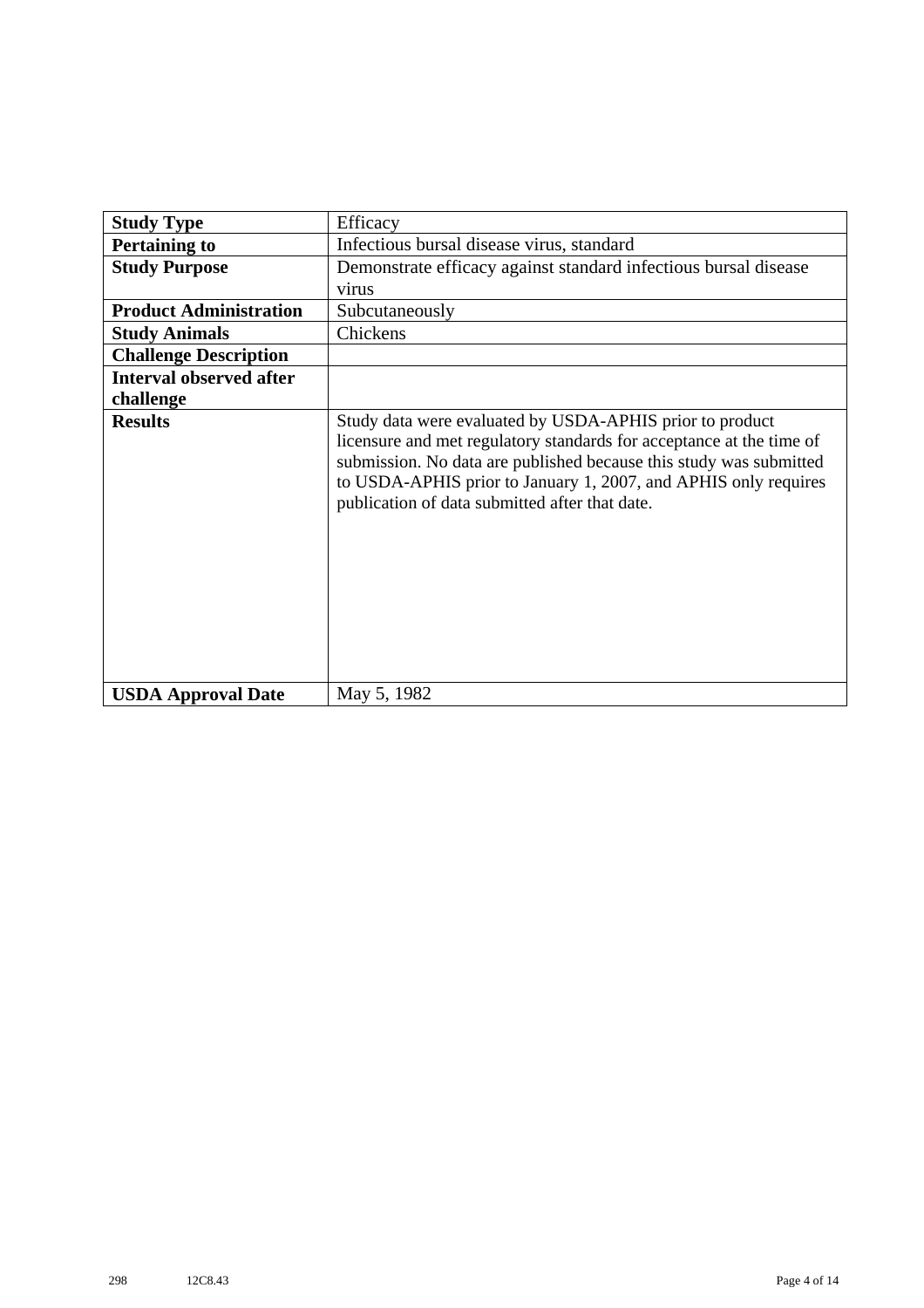| <b>Study Type</b>              | Efficacy                                                                                                                                                                                                                                                                                                                    |
|--------------------------------|-----------------------------------------------------------------------------------------------------------------------------------------------------------------------------------------------------------------------------------------------------------------------------------------------------------------------------|
| <b>Pertaining to</b>           | Infectious bursal disease virus, variant                                                                                                                                                                                                                                                                                    |
| <b>Study Purpose</b>           | Demonstrate efficacy against infectious bursal disease virus,                                                                                                                                                                                                                                                               |
|                                | variant                                                                                                                                                                                                                                                                                                                     |
| <b>Product Administration</b>  | Subcutaneous                                                                                                                                                                                                                                                                                                                |
| <b>Study Animals</b>           | Chickens                                                                                                                                                                                                                                                                                                                    |
| <b>Challenge Description</b>   | Variant E                                                                                                                                                                                                                                                                                                                   |
| <b>Interval observed after</b> |                                                                                                                                                                                                                                                                                                                             |
| challenge                      |                                                                                                                                                                                                                                                                                                                             |
| <b>Results</b>                 | Study data were evaluated by USDA-APHIS prior to product<br>licensure and met regulatory standards for acceptance at the time of<br>submission. No data are published because this study was submitted<br>to USDA-APHIS prior to January 1, 2007, and APHIS only requires<br>publication of data submitted after that date. |
| <b>USDA Approval Date</b>      | September 30, 1987                                                                                                                                                                                                                                                                                                          |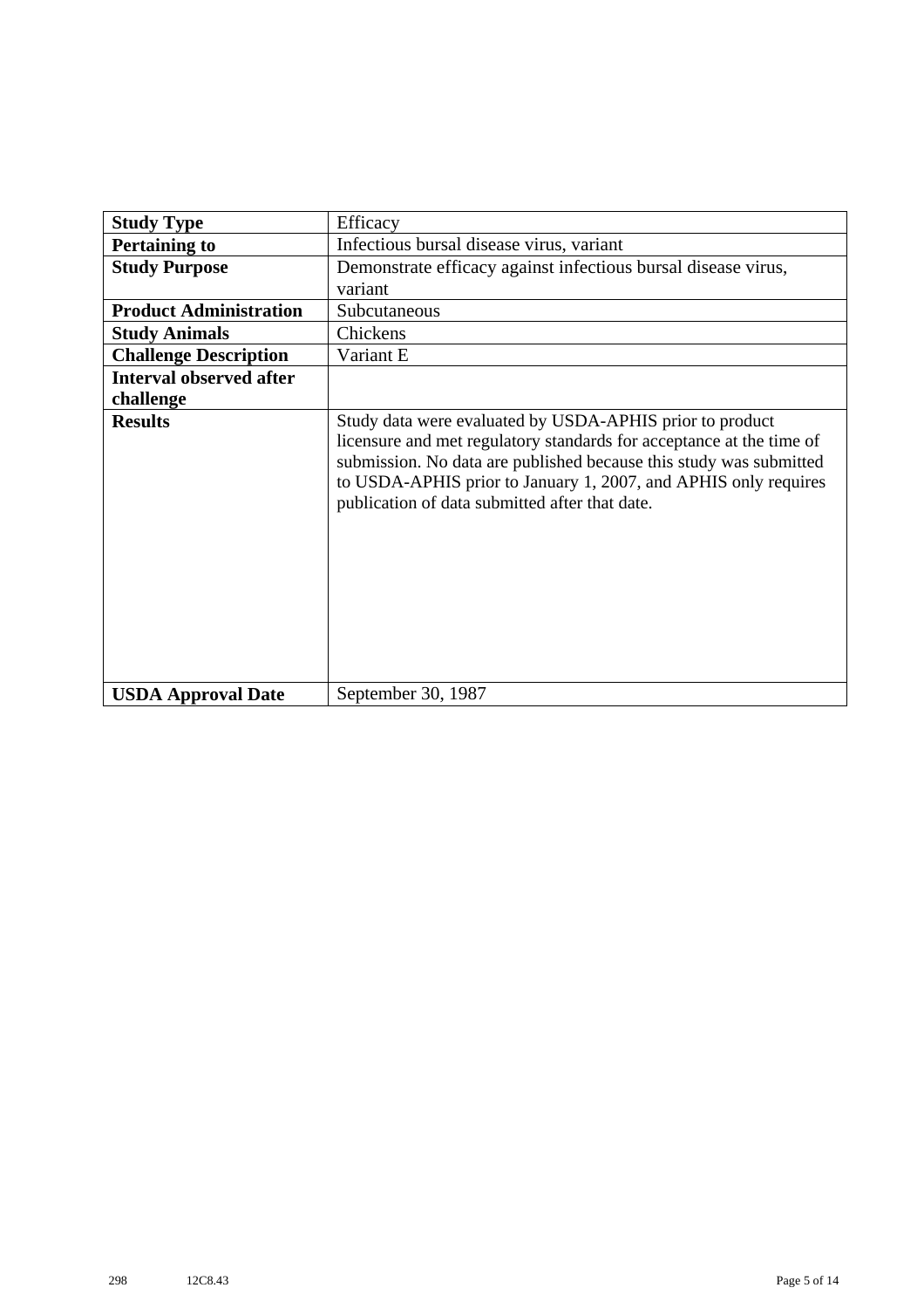| <b>Study Type</b>              | Efficacy                                                                                                                                                                                                                                                                                                                    |
|--------------------------------|-----------------------------------------------------------------------------------------------------------------------------------------------------------------------------------------------------------------------------------------------------------------------------------------------------------------------------|
| <b>Pertaining to</b>           | Infectious bursal disease virus, variant                                                                                                                                                                                                                                                                                    |
| <b>Study Purpose</b>           | Demonstrate efficacy against variant infectious bursal disease                                                                                                                                                                                                                                                              |
|                                | virus                                                                                                                                                                                                                                                                                                                       |
| <b>Product Administration</b>  | In ovo                                                                                                                                                                                                                                                                                                                      |
| <b>Study Animals</b>           | Chickens                                                                                                                                                                                                                                                                                                                    |
| <b>Challenge Description</b>   |                                                                                                                                                                                                                                                                                                                             |
| <b>Interval observed after</b> |                                                                                                                                                                                                                                                                                                                             |
| challenge                      |                                                                                                                                                                                                                                                                                                                             |
| <b>Results</b>                 | Study data were evaluated by USDA-APHIS prior to product<br>licensure and met regulatory standards for acceptance at the time of<br>submission. No data are published because this study was submitted<br>to USDA-APHIS prior to January 1, 2007, and APHIS only requires<br>publication of data submitted after that date. |
| <b>USDA Approval Date</b>      | February 9, 1994                                                                                                                                                                                                                                                                                                            |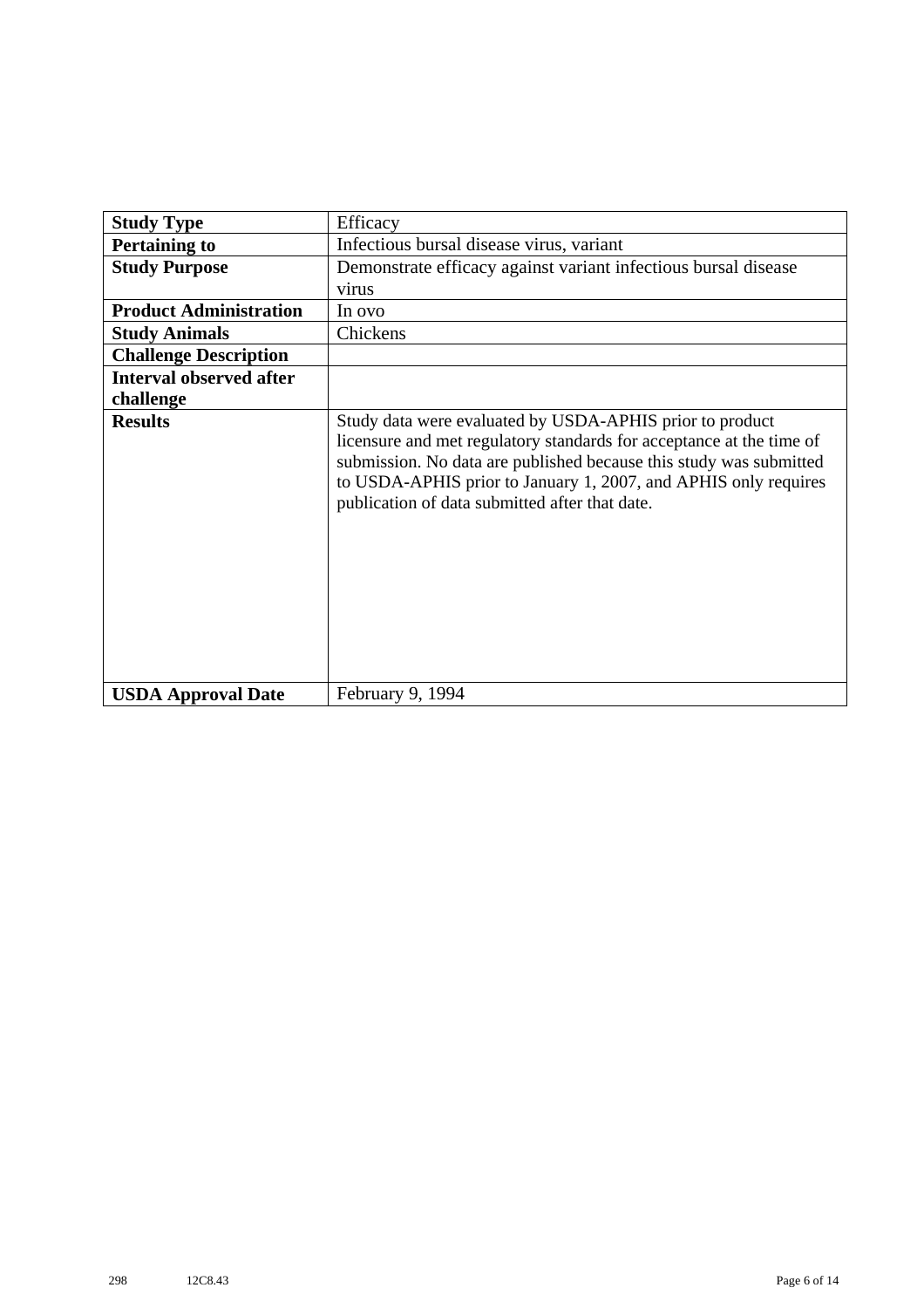| <b>Study Type</b>              | Efficacy                                                                                                                                                                                                                                                                                                                    |
|--------------------------------|-----------------------------------------------------------------------------------------------------------------------------------------------------------------------------------------------------------------------------------------------------------------------------------------------------------------------------|
| <b>Pertaining to</b>           | Infectious bursal disease virus, standard                                                                                                                                                                                                                                                                                   |
| <b>Study Purpose</b>           | Demonstrate efficacy against standard infectious bursal disease                                                                                                                                                                                                                                                             |
|                                | virus                                                                                                                                                                                                                                                                                                                       |
| <b>Product Administration</b>  | In ovo                                                                                                                                                                                                                                                                                                                      |
| <b>Study Animals</b>           | Chickens                                                                                                                                                                                                                                                                                                                    |
| <b>Challenge Description</b>   |                                                                                                                                                                                                                                                                                                                             |
| <b>Interval observed after</b> |                                                                                                                                                                                                                                                                                                                             |
| challenge                      |                                                                                                                                                                                                                                                                                                                             |
| <b>Results</b>                 | Study data were evaluated by USDA-APHIS prior to product<br>licensure and met regulatory standards for acceptance at the time of<br>submission. No data are published because this study was submitted<br>to USDA-APHIS prior to January 1, 2007, and APHIS only requires<br>publication of data submitted after that date. |
| <b>USDA Approval Date</b>      | February 9, 1994                                                                                                                                                                                                                                                                                                            |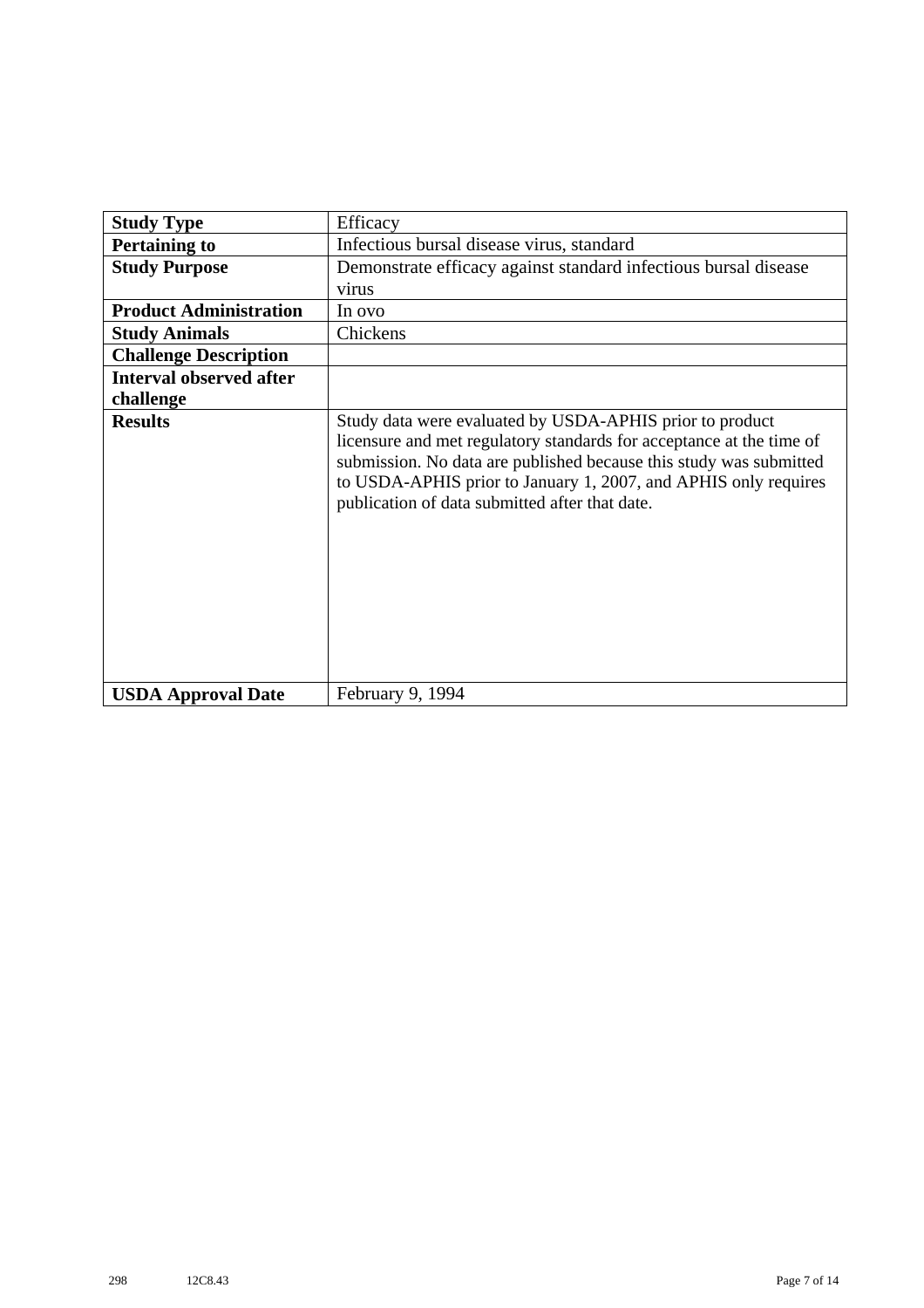| <b>Study Type</b>              | Efficacy                                                                                                                                                                                                                                                                                                                    |
|--------------------------------|-----------------------------------------------------------------------------------------------------------------------------------------------------------------------------------------------------------------------------------------------------------------------------------------------------------------------------|
| <b>Pertaining to</b>           | Marek's Disease Virus                                                                                                                                                                                                                                                                                                       |
|                                |                                                                                                                                                                                                                                                                                                                             |
| <b>Study Purpose</b>           | Efficacy against Marek's Disease                                                                                                                                                                                                                                                                                            |
| <b>Product Administration</b>  | In ovo at 18-19 days of embryonation                                                                                                                                                                                                                                                                                        |
| <b>Study Animals</b>           | Chickens                                                                                                                                                                                                                                                                                                                    |
| <b>Challenge Description</b>   | Marek's Disease Virus RB1B                                                                                                                                                                                                                                                                                                  |
| <b>Interval observed after</b> |                                                                                                                                                                                                                                                                                                                             |
| challenge                      |                                                                                                                                                                                                                                                                                                                             |
| <b>Results</b>                 | Study data were evaluated by USDA-APHIS prior to product<br>licensure and met regulatory standards for acceptance at the time of<br>submission. No data are published because this study was submitted<br>to USDA-APHIS prior to January 1, 2007, and APHIS only requires<br>publication of data submitted after that date. |
| <b>USDA Approval Date</b>      | October 8, 1993                                                                                                                                                                                                                                                                                                             |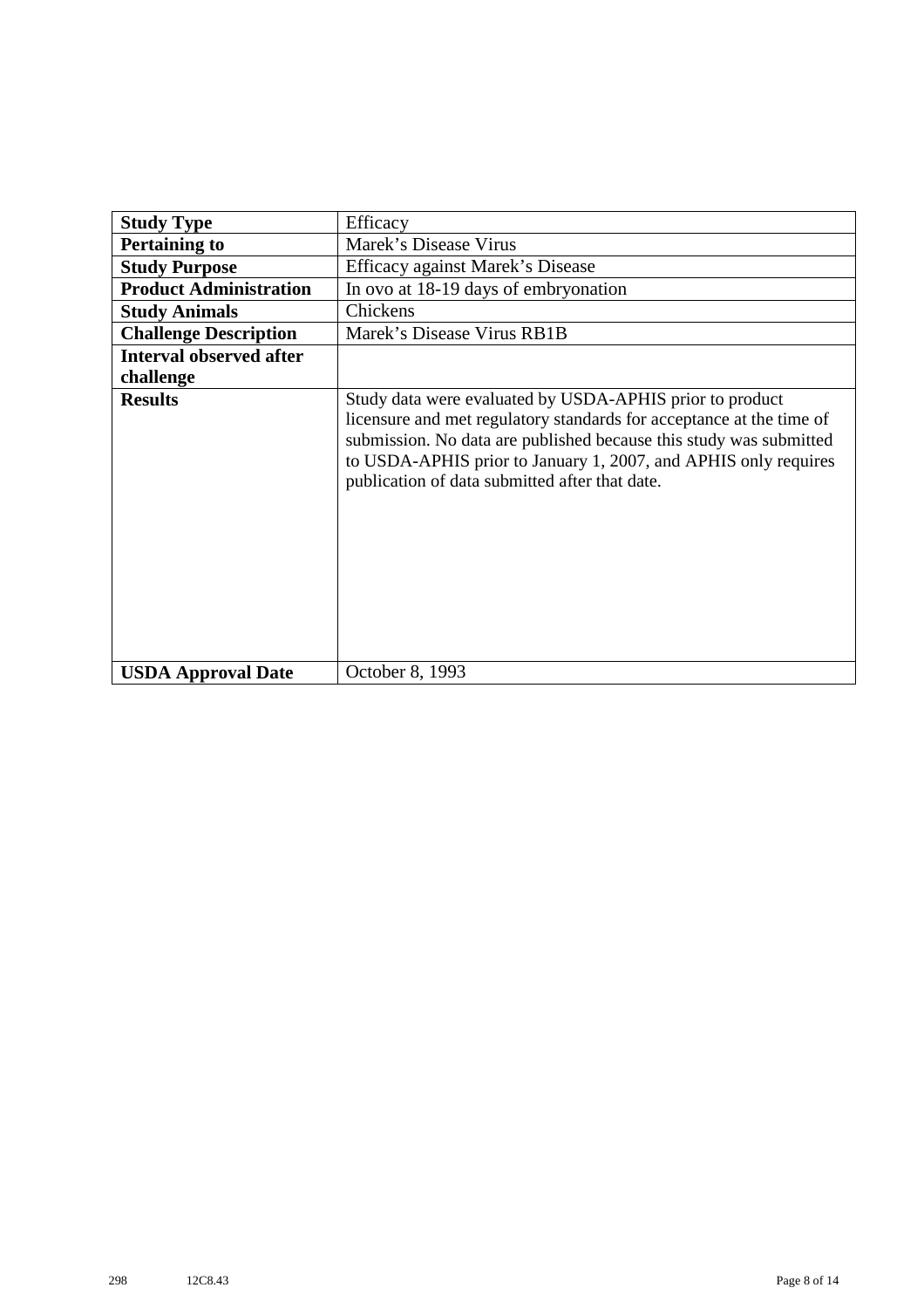| <b>Study Type</b>              | Efficacy                                                                                                                                                                                                                                                                                                                    |
|--------------------------------|-----------------------------------------------------------------------------------------------------------------------------------------------------------------------------------------------------------------------------------------------------------------------------------------------------------------------------|
| <b>Pertaining to</b>           | Marek's disease                                                                                                                                                                                                                                                                                                             |
| <b>Study Purpose</b>           | Demonstrate efficacy against Marek's disease                                                                                                                                                                                                                                                                                |
| <b>Product Administration</b>  | In ovo at 18 days of embryonation                                                                                                                                                                                                                                                                                           |
| <b>Study Animals</b>           | Chickens                                                                                                                                                                                                                                                                                                                    |
| <b>Challenge Description</b>   | Marek's Disease Virus RB1B                                                                                                                                                                                                                                                                                                  |
| <b>Interval observed after</b> |                                                                                                                                                                                                                                                                                                                             |
| challenge                      |                                                                                                                                                                                                                                                                                                                             |
| <b>Results</b>                 | Study data were evaluated by USDA-APHIS prior to product<br>licensure and met regulatory standards for acceptance at the time of<br>submission. No data are published because this study was submitted<br>to USDA-APHIS prior to January 1, 2007, and APHIS only requires<br>publication of data submitted after that date. |
| <b>USDA Approval Date</b>      | May 23, 1994                                                                                                                                                                                                                                                                                                                |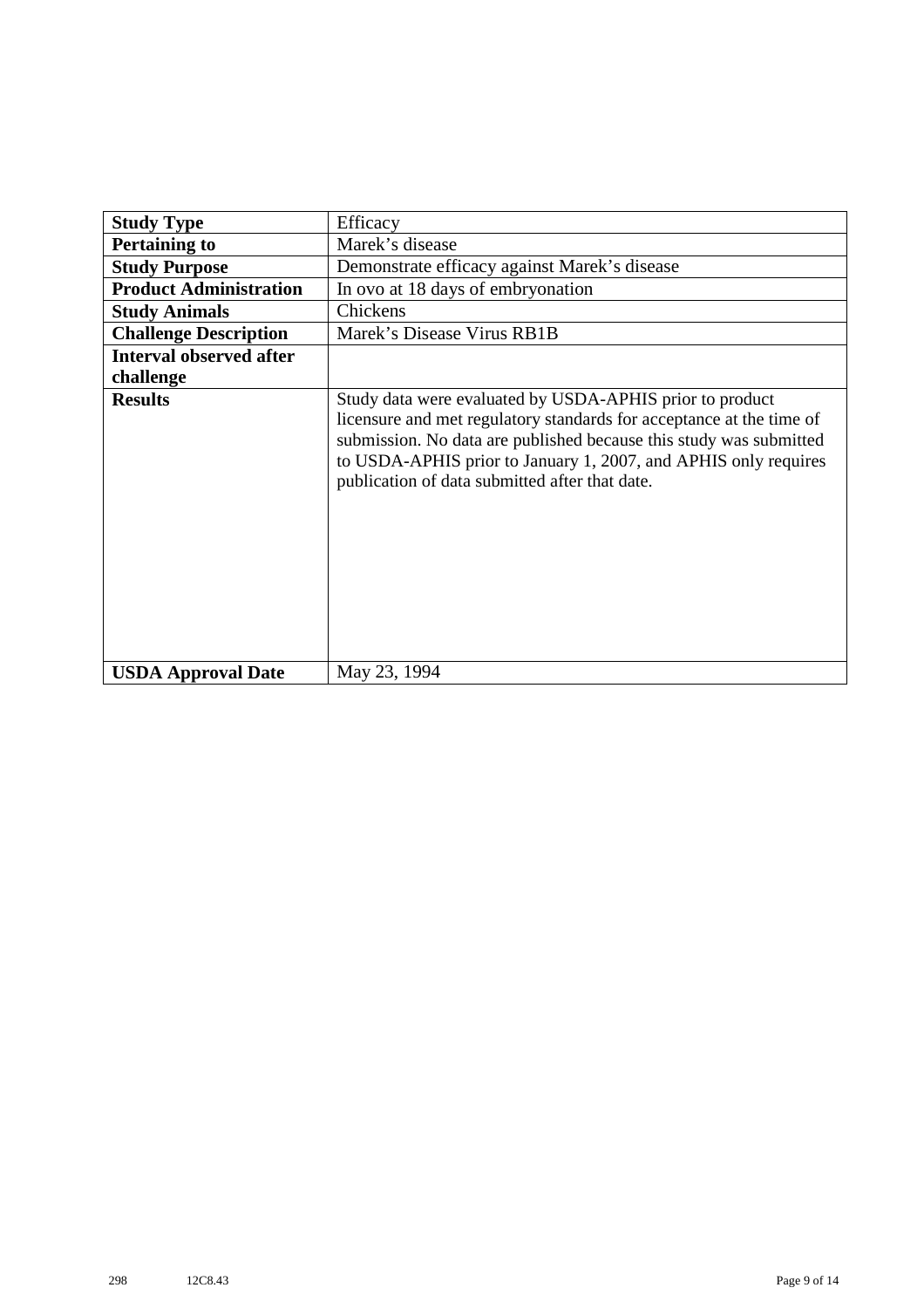| <b>Study Type</b>              | Efficacy                                                                                                                                                                                                                                                                                                                    |
|--------------------------------|-----------------------------------------------------------------------------------------------------------------------------------------------------------------------------------------------------------------------------------------------------------------------------------------------------------------------------|
| <b>Pertaining to</b>           | Marek's Disease Virus                                                                                                                                                                                                                                                                                                       |
| <b>Study Purpose</b>           | Efficacy against Marek's Disease                                                                                                                                                                                                                                                                                            |
| <b>Product Administration</b>  | Subcutaneous at day-of-age                                                                                                                                                                                                                                                                                                  |
| <b>Study Animals</b>           | Chickens                                                                                                                                                                                                                                                                                                                    |
| <b>Challenge Description</b>   | Marek's Disease Virus RB1B                                                                                                                                                                                                                                                                                                  |
| <b>Interval observed after</b> |                                                                                                                                                                                                                                                                                                                             |
| challenge                      |                                                                                                                                                                                                                                                                                                                             |
| <b>Results</b>                 | Study data were evaluated by USDA-APHIS prior to product<br>licensure and met regulatory standards for acceptance at the time of<br>submission. No data are published because this study was submitted<br>to USDA-APHIS prior to January 1, 2007, and APHIS only<br>requires publication of data submitted after that date. |
| <b>USDA Approval Date</b>      | January 26, 1990                                                                                                                                                                                                                                                                                                            |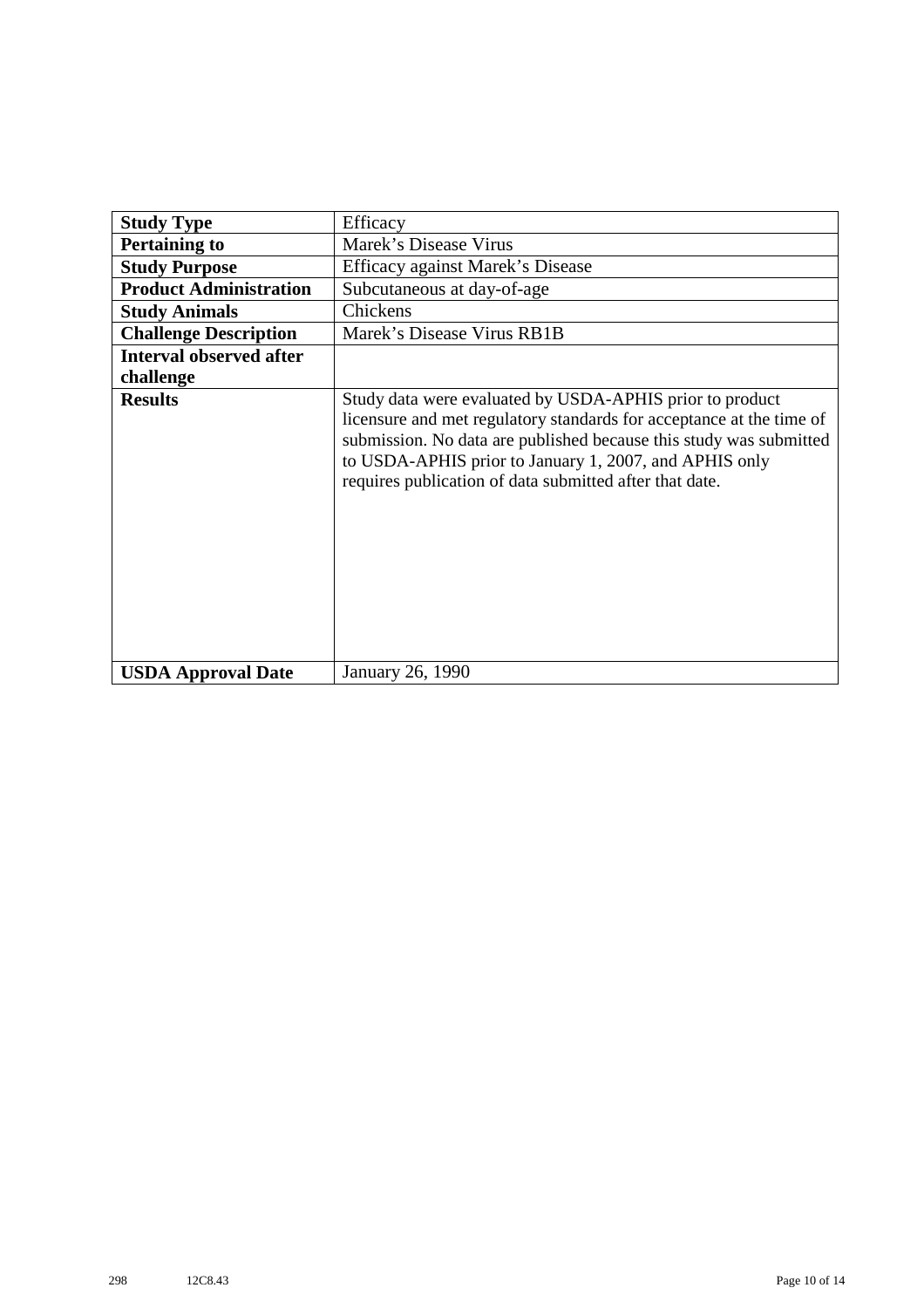| <b>Study Type</b>              | Efficacy                                                                                                                                                                                                                                                                                                                    |
|--------------------------------|-----------------------------------------------------------------------------------------------------------------------------------------------------------------------------------------------------------------------------------------------------------------------------------------------------------------------------|
| <b>Pertaining to</b>           | Marek's disease virus                                                                                                                                                                                                                                                                                                       |
| <b>Study Purpose</b>           | Demonstrate efficacy against Marek's Disease                                                                                                                                                                                                                                                                                |
| <b>Product Administration</b>  | In ovo                                                                                                                                                                                                                                                                                                                      |
| <b>Study Animals</b>           | Chickens                                                                                                                                                                                                                                                                                                                    |
| <b>Challenge Description</b>   |                                                                                                                                                                                                                                                                                                                             |
| <b>Interval observed after</b> |                                                                                                                                                                                                                                                                                                                             |
| challenge                      |                                                                                                                                                                                                                                                                                                                             |
| <b>Results</b>                 | Study data were evaluated by USDA-APHIS prior to product<br>licensure and met regulatory standards for acceptance at the time of<br>submission. No data are published because this study was submitted<br>to USDA-APHIS prior to January 1, 2007, and APHIS only requires<br>publication of data submitted after that date. |
| <b>USDA Approval Date</b>      | February 9, 1994                                                                                                                                                                                                                                                                                                            |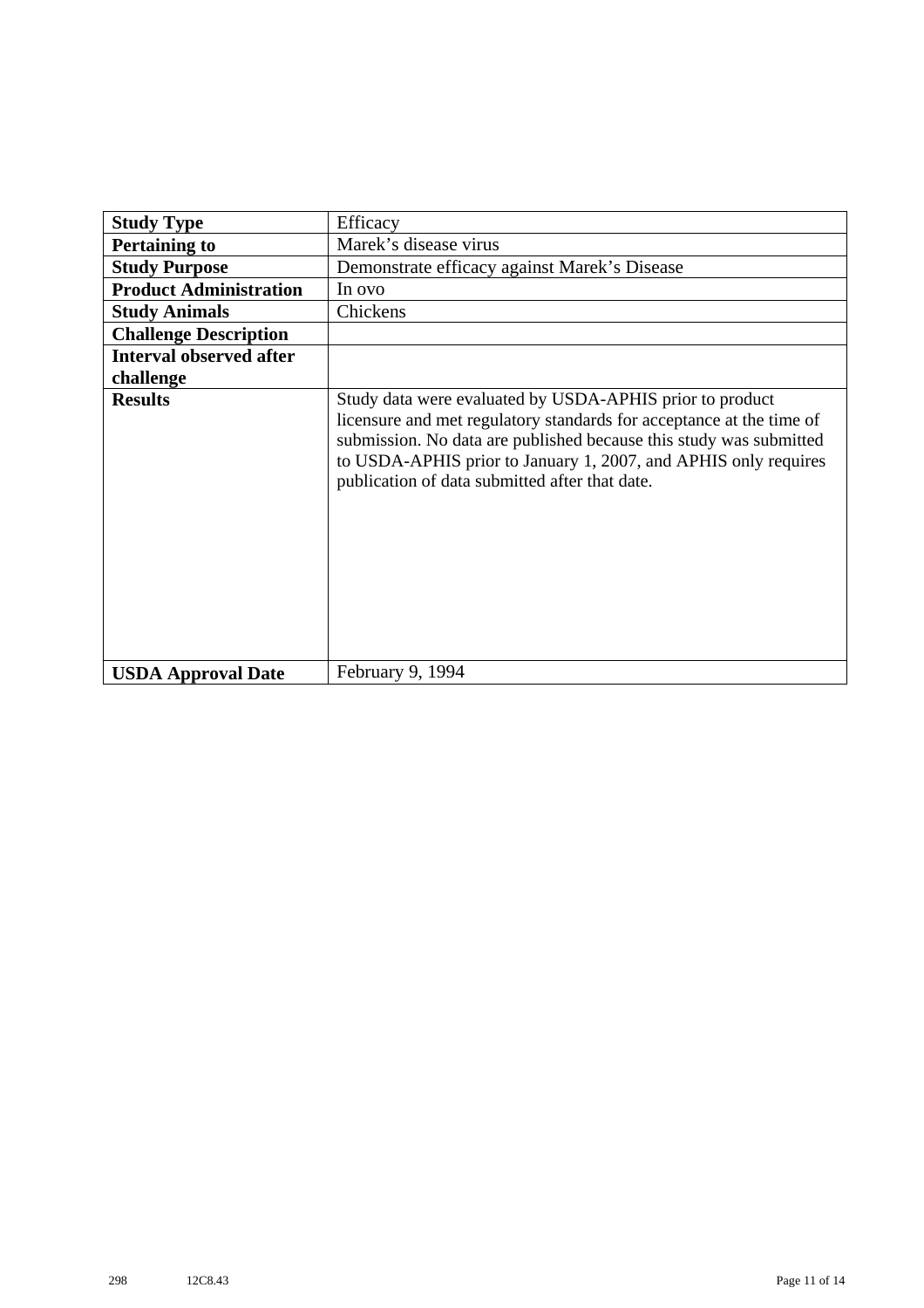| <b>Study Type</b>              | Efficacy                                                                                                                                                                                                                                                                                                                    |
|--------------------------------|-----------------------------------------------------------------------------------------------------------------------------------------------------------------------------------------------------------------------------------------------------------------------------------------------------------------------------|
| <b>Pertaining to</b>           | Marek's Disease                                                                                                                                                                                                                                                                                                             |
| <b>Study Purpose</b>           | Efficacy against Marek's Disease                                                                                                                                                                                                                                                                                            |
| <b>Product Administration</b>  | Subcutaneously (SQ)                                                                                                                                                                                                                                                                                                         |
| <b>Study Animals</b>           | Chickens                                                                                                                                                                                                                                                                                                                    |
| <b>Challenge Description</b>   |                                                                                                                                                                                                                                                                                                                             |
| <b>Interval observed after</b> |                                                                                                                                                                                                                                                                                                                             |
| challenge                      |                                                                                                                                                                                                                                                                                                                             |
| <b>Results</b>                 | Study data were evaluated by USDA-APHIS prior to product<br>licensure and met regulatory standards for acceptance at the time of<br>submission. No data are published because this study was submitted<br>to USDA-APHIS prior to January 1, 2007, and APHIS only requires<br>publication of data submitted after that date. |
| <b>USDA Approval Date</b>      | January 17, 1980                                                                                                                                                                                                                                                                                                            |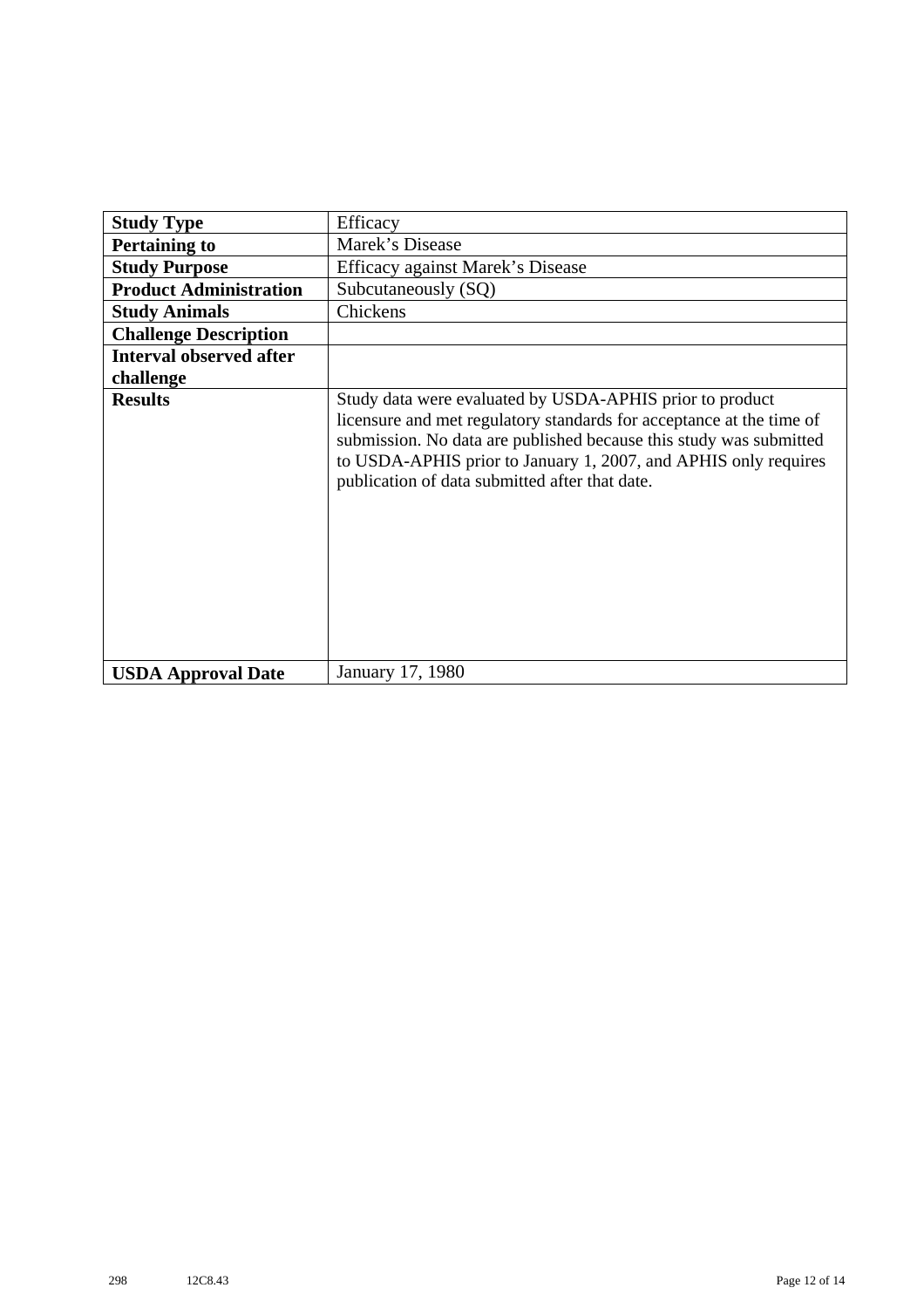| <b>Study Type</b>              | Safety                                                                                                                                                                                                                                                                                                                      |
|--------------------------------|-----------------------------------------------------------------------------------------------------------------------------------------------------------------------------------------------------------------------------------------------------------------------------------------------------------------------------|
| <b>Pertaining to</b>           | <b>ALL</b>                                                                                                                                                                                                                                                                                                                  |
| <b>Study Purpose</b>           | Demonstrate in ovo safety under typical field conditions                                                                                                                                                                                                                                                                    |
| <b>Product Administration</b>  |                                                                                                                                                                                                                                                                                                                             |
| <b>Study Animals</b>           | Chickens                                                                                                                                                                                                                                                                                                                    |
| <b>Challenge Description</b>   |                                                                                                                                                                                                                                                                                                                             |
| <b>Interval observed after</b> |                                                                                                                                                                                                                                                                                                                             |
| challenge                      |                                                                                                                                                                                                                                                                                                                             |
| <b>Results</b>                 | Study data were evaluated by USDA-APHIS prior to product<br>licensure and met regulatory standards for acceptance at the time of<br>submission. No data are published because this study was submitted<br>to USDA-APHIS prior to January 1, 2007, and APHIS only requires<br>publication of data submitted after that date. |
| <b>USDA Approval Date</b>      | May 23, 1994                                                                                                                                                                                                                                                                                                                |